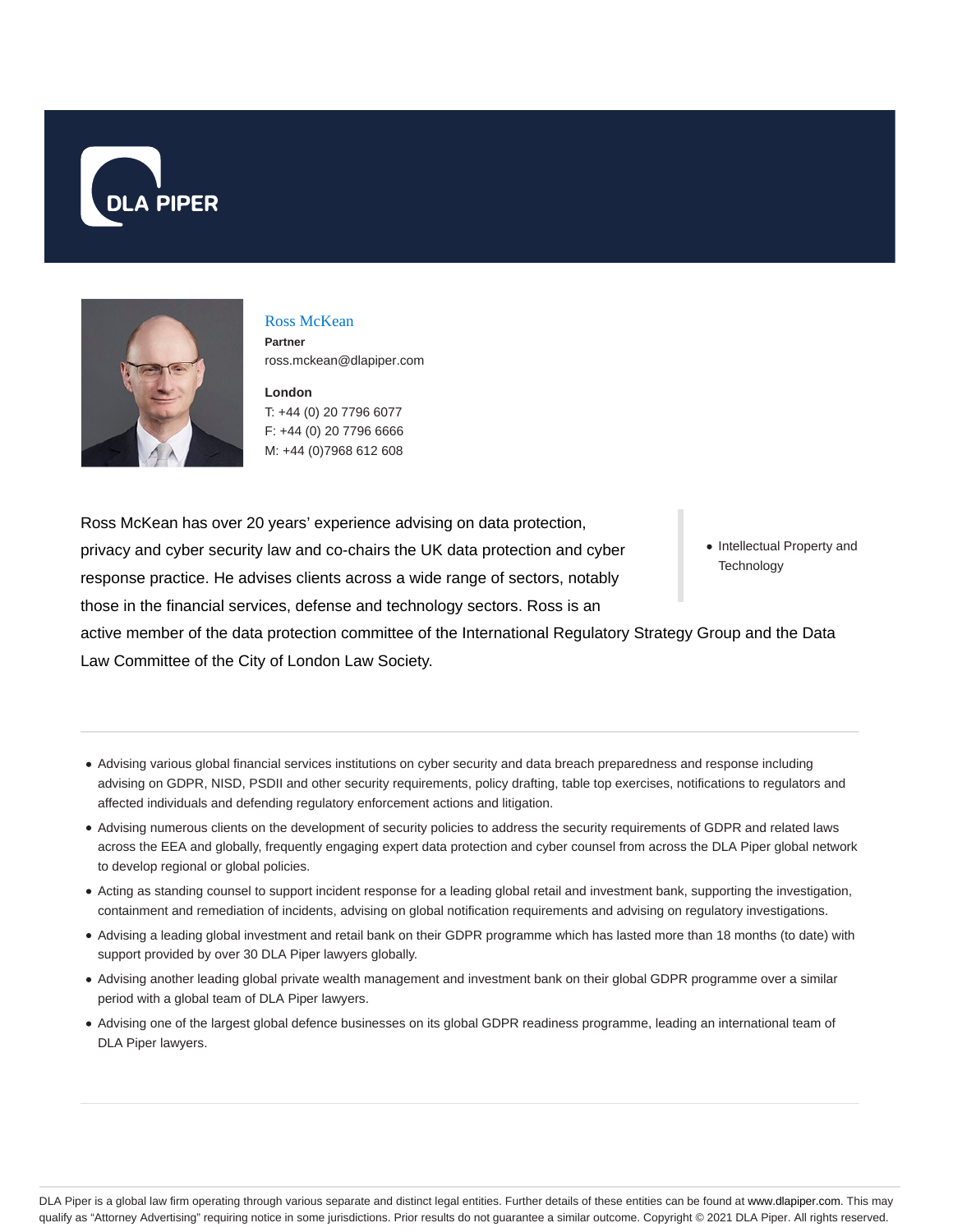## Professional Qualifications

Solicitor of the Senior Courts of England and Wales

## Prior Experience

- 2016 to date, DLA Piper
- 2012 to 2016, London based European technology law firm
- 1996 to 2012, International law firm

### **Recognitions**

• Individually ranked in Chambers for data protection (band 3) and outsourcing (band 2)

### **Education**

• Nottingham University, Law

### Additional accomplishments

Co-chairs the award winning DLA Piper data protection and cyber practice in the UK and was instrumental in the development of the global DLA Piper GDPR methodology and toolset. Ross and his team have advised on some of the largest and most complex GDPR programmes.

### INSIGHTS

## **Publications**

**DLA Piper GDPR fines and data breach survey: January 2022**

#### 18 January 2022

Data protection supervisory authorities across Europe have issued a total of nearly EUR1.1 billion (USD1.2 / GBP0.9 billion) in fines since 28 January 2021, according to international law firm DLA Piper.

**Lloyd v Google – Supreme Court Judgment – report and impacts on data protection and mass claims in the UK**

### 10 November 2021

UK Supreme Court allowed Google's appeal against the Court of Appeal decision which had previously granted Mr Lloyd permission to serve his representative claim on Google in the United States. The judgment brings to an end to one of the most significant issues to come before the UK Courts concerning class actions and data protection regimes.

**GDPR Snapshot vlog series 2021: UK**

25 May 2021 GDPR Snapshot vlog series 2021 In this vlog, UK partners, Ross McKean and Andrew Dyson, explore the impact and challenges of GDPR in the UK.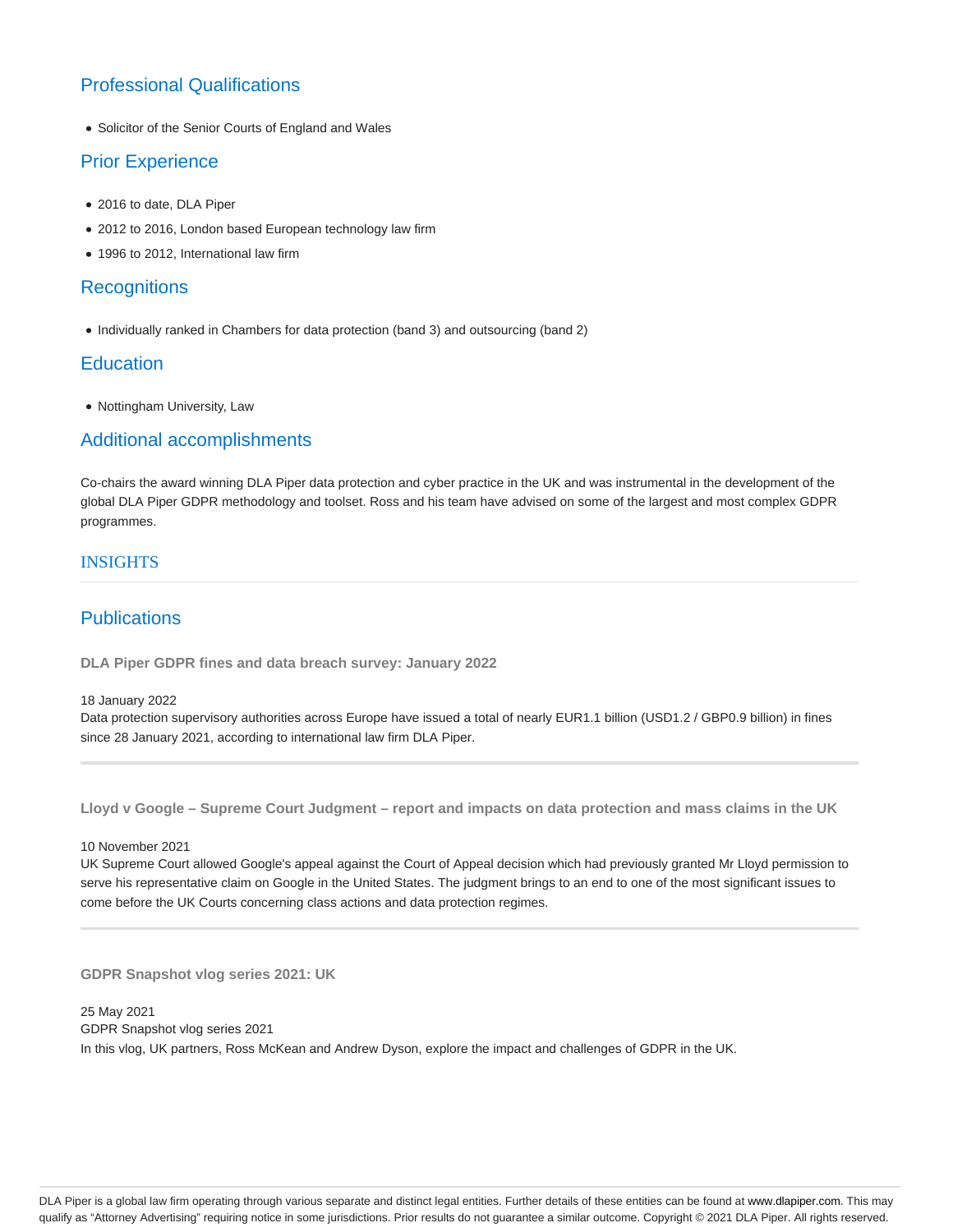**Outsourcing: A Practical Guide, Second Edition**

#### 16 February 2021

We are proud to launch our latest publication, Outsourcing: A Practical Guide, Second Edition. This book is a fully updated edition of the key text on outsourcing, written by our market-leading Global Technology and Sourcing team.

### **DLA Piper GDPR fines and data breach survey: January 2021**

#### 19 January 2021

EUR272.5 million of fines have been imposed for a wide range of infringements of Europe's tough data protection laws according to international law firm DLA Piper. The figure is taken from the law firm's latest annual GDPR fines and data breach survey of the 27 European Union Member States plus the UK, Norway, Iceland and Liechtenstein.

**Boardroom Brexit: What the deal means for personal data and digital trade**

#### 31 December 2020

#### Boardroom Brexit

The TCA allows personal data to transfer from the EU-UK, for a period of up to six months from 1 January 2021. This 'bridging' period is designed to allow the EU time needed to adopt a formal adequacy decision which will allow the continuing flow of personal data to the UK.

**Cybersecurity and data protection within the context of COVID-19 and the IoT**

14 September 2020 TechLaw Podcast

DLA Piper is a global law firm operating through various separate and distinct legal entities. Further details of these entities can be found at www.dlapiper.com. This may qualify as "Attorney Advertising" requiring notice in some jurisdictions. Prior results do not guarantee a similar outcome. Copyright © 2021 DLA Piper. All rights reserved.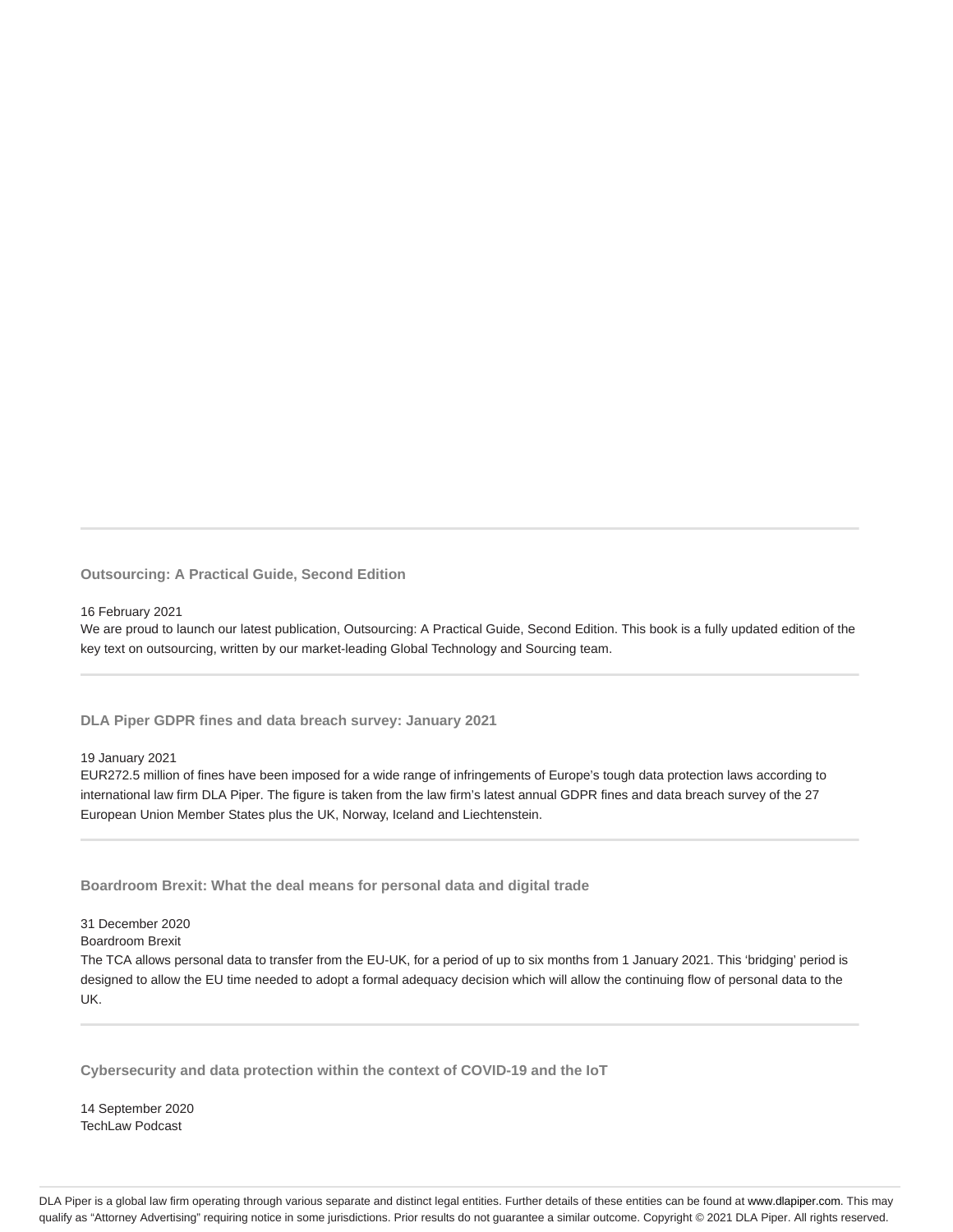Episode 25 of our TechLaw Podcast Series features CEO and founder of Context IS, Mark Raeburn, discussing cybersecurity and data protection with one of our partners, Ross McKean. The recent findings from our European Technology Index 2020 highlighting the importance of the relationship between cybersecurity and IoT is a key focus.

**Global Class Actions Briefing: Major developments in European consumer protection laws: Product safety and consumer class actions in Europe**

#### 15 July 2020

The EU's proposals for a revised EU General Product Safety Directive (the GPSD) and the EU's deal for a Collective Redress Directive (the CRD) point the way to a future of heightened novel risk in Europe of collective redress or, as these claims are popularly known, "class actions".

- Co-author of the International Regulatory Strategy Group's example GDPR processor terms, June 2017
- Brexit: Impact on data protection, November 2016
- Ross is a regular speaker on cyber security, incident response, GDPR and data protection.

### **Events**

### Previous

**DLA Piper GDPR Fines and Data Breach Survey 2022 - webinar**

20 January 2022 **Webinar** 

**DLA Piper GDPR fines and data breach survey launch 2021**

21 January 2021

**EDPB recommendations for safeguarding data transfers after Schrems II**

19 November 2020 Webinar

**Challenges of Contracting for Enterprise Cloud**

2 November 2020 DLA Piper Sourcing and Data Insights Week **Webinar** 

**DLA Piper European Technology Index 2020**

31 July 2020

DLA Piper is a global law firm operating through various separate and distinct legal entities. Further details of these entities can be found at www.dlapiper.com. This may qualify as "Attorney Advertising" requiring notice in some jurisdictions. Prior results do not guarantee a similar outcome. Copyright @ 2021 DLA Piper. All rights reserved.